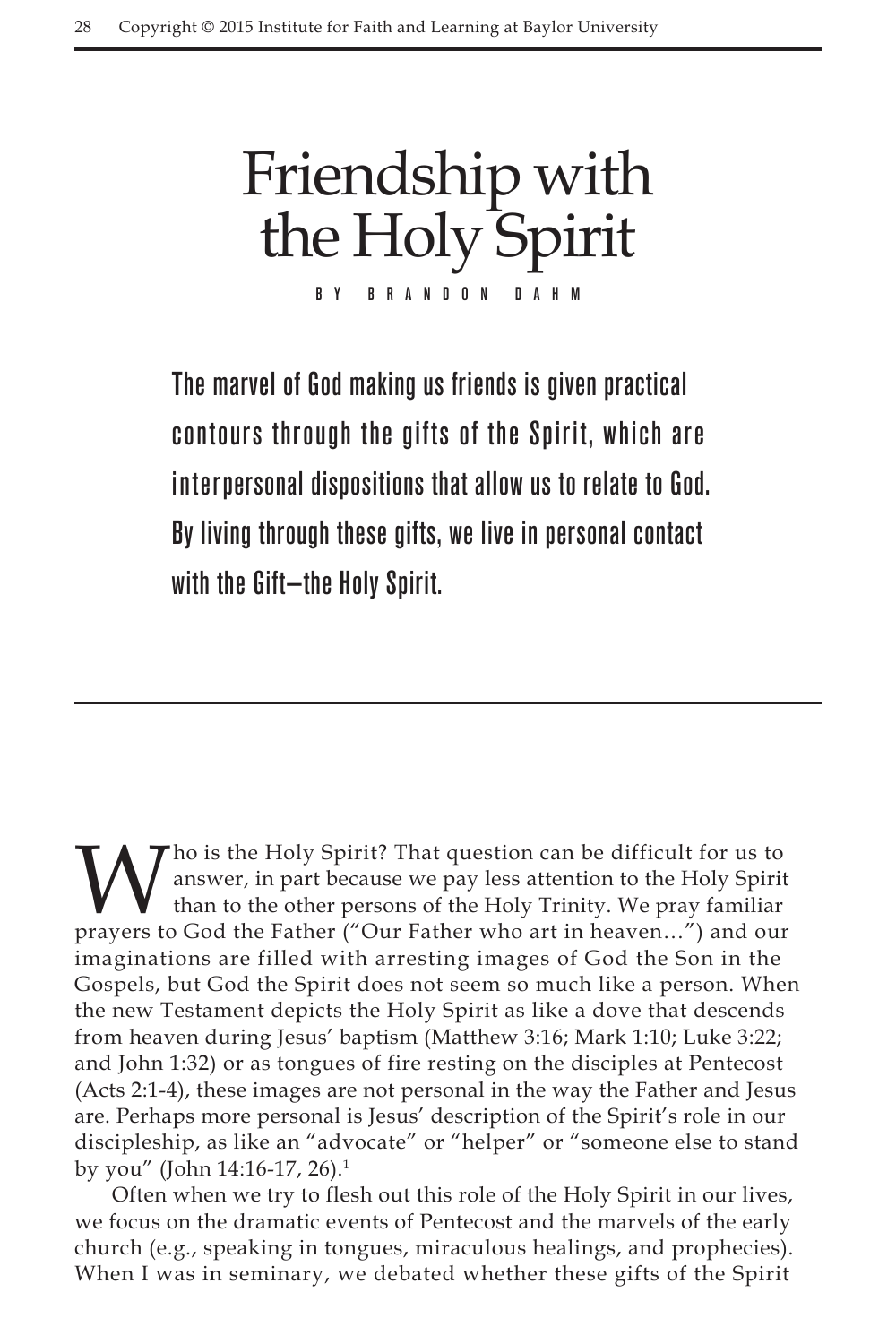continue to this day and whether we should seek them. These are important questions. But the ordinary gifts of the Holy Spirit—the ones that grace the Messiah: wisdom, knowledge, understanding, counsel, piety, courage, and fear of the Lord (Isaiah 11:2)—are worthy of our attention as well, for they are part of something equally marvelous: our being drawn into friendship with God.

In this article I will borrow from the writings of Thomas Aquinas (1225-1274) to reflect on these ordinary gifts and roles of the Holy Spirit in our discipleship. Aquinas draws special attention to one of the Spirit's proper names: Gift. The way that he unpacks this important name can help us better understand how to relate at a more personal level to the Holy Spirit.

## k)

Aquinas worked within the long tradition of Trinitarian theology that recognizes the Holy Spirit as the love between the Father and the Son. Thus, he notes, one proper name of the Holy Spirit is Love. He goes on to point out

…it is manifest that love has the nature of a first gift, through which all free gifts are given. So since the Holy Spirit proceeds as love… he proceeds as the first gift. Hence Augustine says (*On the Trinity*, xv, 24): "By the gift, which is the Holy Spirit, many particular gifts are portioned out to the members of Christ."2

In other words, within his very nature as Love, the Holy Spirit has the aptitude for being given to others. We see this aptitude in Christ promising to send the Gift to his disciples in order that they may love others as he does (John 14:15-30).

Thus, the Holy Spirit is both Love and Gift. But why are these facts so important, and how do they help us encounter the Holy Spirit as a person? To answer those questions, Aquinas examines the nature of personal relationships.

From antiquity, friendship was considered to be the most significant and rich relationship possible between persons. But the ancients could not imagine any friendship existing between a human being and a divine being. That was because friends must be equal in some way, they must share something in common. Thus, the philosopher Aristotle (384-322 bc) reasoned that any friendship between a king and a peasant must be strained at best and that friendship would become impossible when "one side is removed at a great distance—as god is."3 The Christian God, the Creator and Sustainer of all things, is transcendent beyond what Aristotle thought. Thus, any friendship between a human being and the God of Abraham, Isaac, and Jacob would seem to be even less likely. But, according to Aquinas, this deep relationship is precisely what the sharing of the Holy Spirit—the giving of the Gift—accomplishes.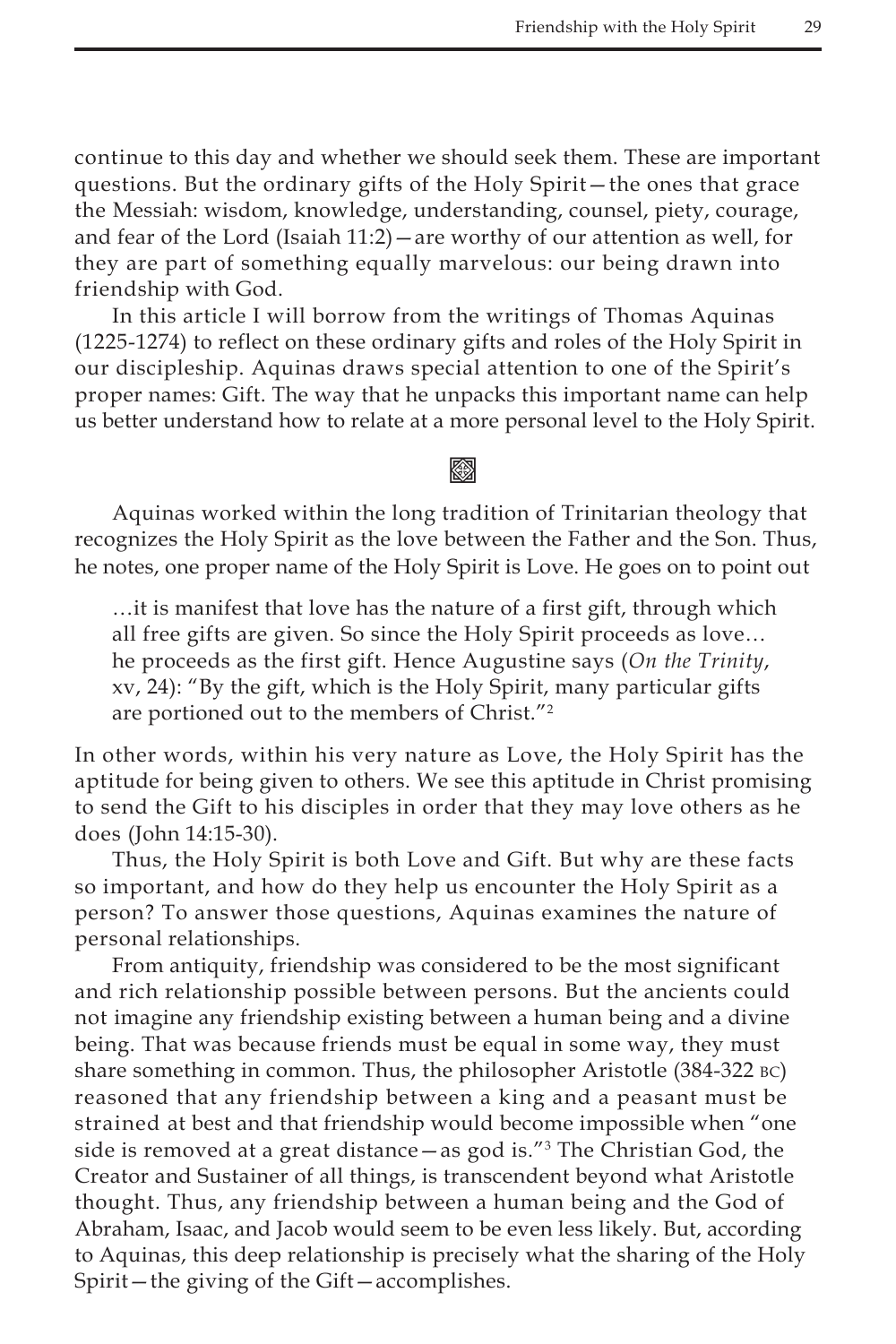For Aquinas, a Christian's relationship with God begins with an infusion of God's grace (i.e., a gift) that includes the three virtues enumerated by the Apostle Paul—faith, hope, and love (or charity, from the Latin *caritas*). While many other important virtues, like prudence, justice, courage, and temperance, are "natural" in the sense that we can gradually develop them by living in the ways recommended to us by wise men and women, we cannot work ourselves up to these three—faith, hope, and love; we can only receive them as a gift from God. That is why they are called "theological" virtues. As Paul explains, "the greatest of these is love" (1 Corinthians 13:13). This suggests to Aquinas that it is this love, poured into us by the Holy Spirit, who is Love, which enables us to be friends of God.

Recall that friendship requires that the friends share something in common, but on our own (as the ancients rightly anticipated) we can have nothing in common with God. So our relationship with God is only possible if God communicates God's life to us, which is Love. And this is what God does when, through the Spirit, he gifts us with the divine love.<sup>4</sup>

In a sermon on Pentecost, Aquinas comments on the psalmist's praise of God as the sustainer of all creatures:

When you send forth your spirit, they are created; and you renew the face of the ground.

*Psalm 104:30*

In like way, Aquinas explains, we are created anew when we receive God's love: "Love (*caritas*) gives life to the soul, for just as the body lives through the soul, so the soul lives through God, and God dwells in us through love (*caritas*)." He goes on to relate this to Paul's teaching: "From where is this love (*caritas*) in us? From the Holy Spirit, as the Apostle says: 'The love (*caritas*) of God is spread in our hearts through the Holy Spirit, who is given to us' (Romans 5:5)."5 Elsewhere in his commentary on Romans, Aquinas expands on this verse:

For the Holy Spirit, who is the love of the Father and of the Son, to be given to us is our being brought to participate in the love who is the Holy Spirit, and by this participation we are made lovers of God $6$ 

A friendship between unequals is thus established by God sharing his life with us.

# **⊗**

Our becoming friends of God despite our immeasurable inferiority is a greater marvel than tongues or even healings. Yet, Aquinas's account of it remains abstract. How does God sharing the divine life change our lives in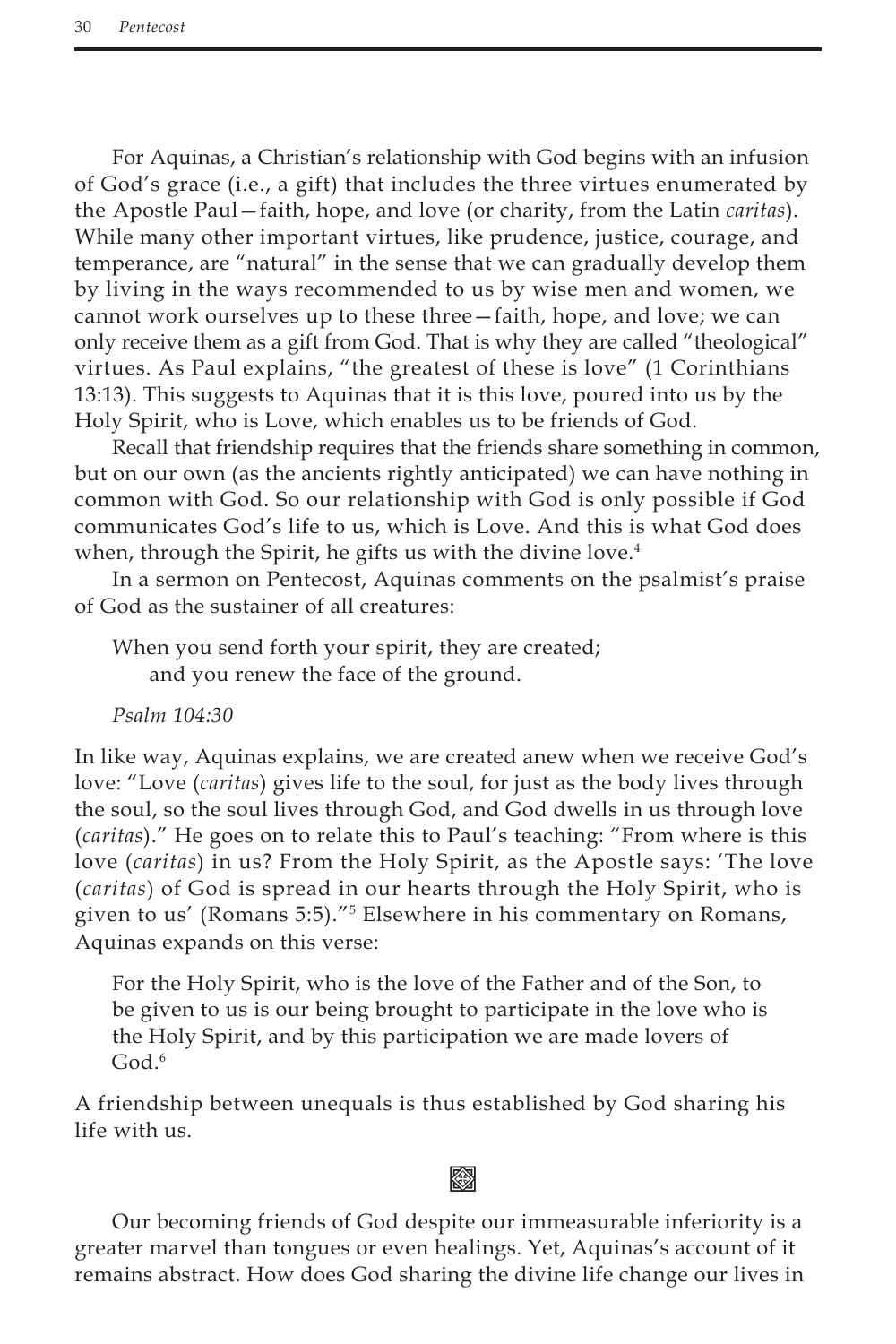the concrete? For this we need a more experiential account of our receiving the virtues and gifts infused in us by God's grace.7

Let's begin with two relevant psychological concepts: second-person awareness<sup>8</sup> and joint attention. A second-person experience of another must have these characteristics: you are aware of the other person as a person, your personal interaction with the other person is relatively direct and immediate, and that person is conscious.9 It is called a "second-person" experience for a reason. It is not reducible to introspective knowledge about one's own self (which would be first-person knowledge) because it requires knowledge of the other person. And it is not reducible to knowing true propositions about the other person, or knowing about that person through another person's experience (third-person knowledge) because it requires experience of the person as a person.

Psychologists use the concept of irreducibly second-person experience to describe cases of autism spectrum disorder. Autistic persons know about other persons (that is, they know a lot of true propositions about them), but do not see and interact with them as persons.<sup>10</sup> That is, they possess thirdperson knowledge but not second-person awareness of others. In order to have second-person awareness of others, we must see them as persons in light of their desires, history, preferences, motivations, and so on. In short, the difference between third-person and second-person knowledge of others is like the difference between looking at them and looking into their eyes.

Second-person awareness—an awareness of a person as a person—is often accompanied by joint attention. To jointly attend to some object is to share a stance toward that object with another person. Andrew Pinsent writes, "The key point is that although it is the object, rather than the other person, that is the focus of one's attention, the presence and attention of the other person seem to make a qualitative difference to one's experience."<sup>11</sup> Furthermore, as Peter Hobson explains, one "needs to be aware of the object or event as the focus of the other person's attention."12

Two examples will help make the nature of joint attention clear. Suppose you are watching a movie with mildly violent or sexual content, but you are so engaged in the narrative of the movie that you aren't paying attention to its vulgarities. Then your grandmother comes and sits beside you. Instead of just being aware of the story in the movie, you are now also aware, maybe even predominately so, of your grandma's perspective on the movie. Although attending to the movie, you are also attending to your grandmother's values, motivation structures, tastes, personality, and so on. That is, you have a joint attention with her of the movie. This is a consequence of second-person knowledge because you are seeing the film in light of your understanding of the person of your grandmother. Something similar happens when you bring a friend from another denomination to church with you. For example, when I bring my Reformed family to Mass with me, I am now aware of the liturgy and homily through their beliefs, concerns,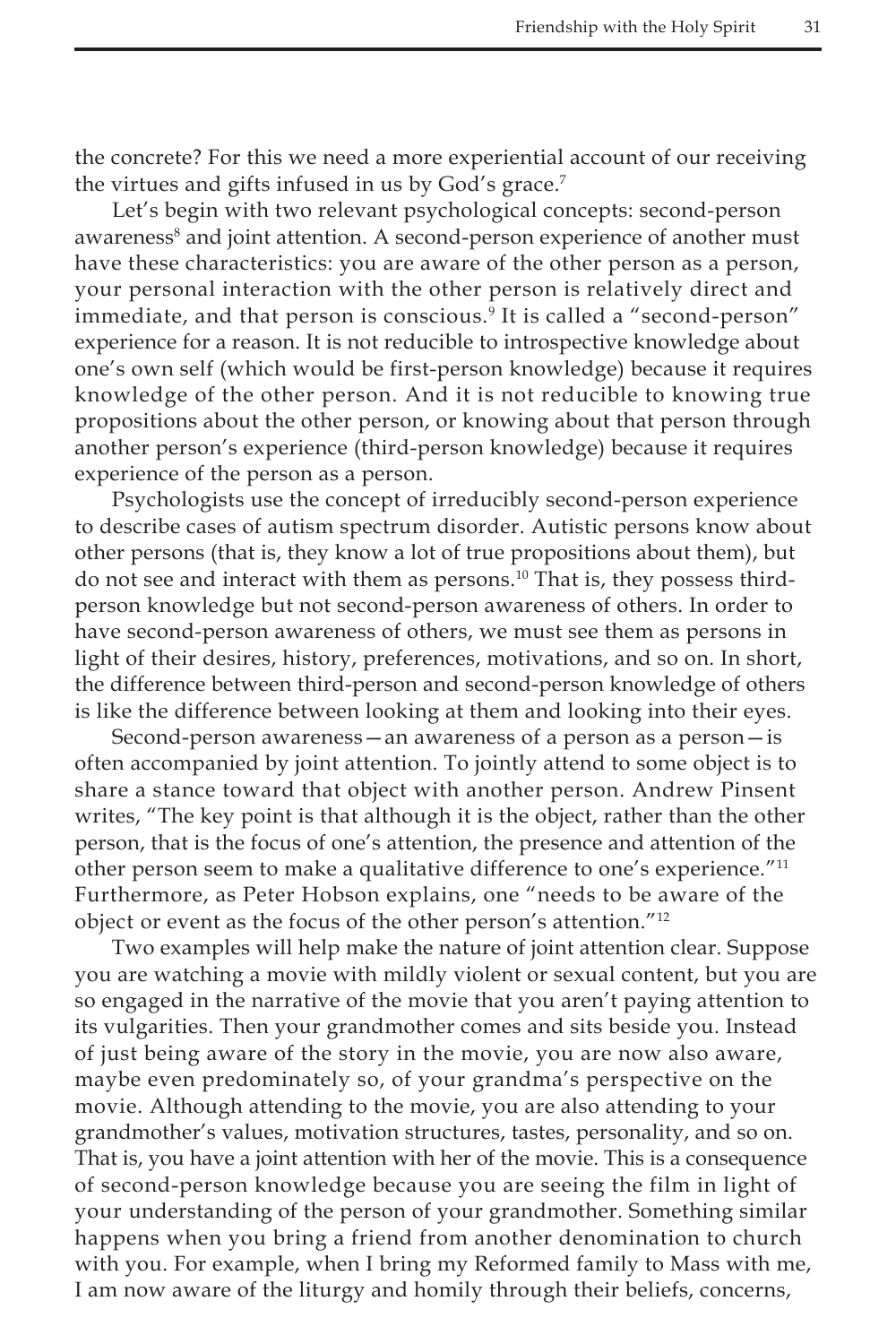histories, and sensitivities in a way I'm normally not. I share a stance with them: I see the Mass through their eyes.

Something similar happens as we grow in the life of the Spirit. As we grow in friendship with God, we begin to have second-person awareness of God in our ordinary lives and this can lead us to jointly attend to daily events with God.

The experience of prayer is an example. John Vianney, who served as the curé or parish priest of Ars, France in the early nineteenth century, tells a story about a local peasant who often spent long hours sitting in prayer. Curious about this, Vianney one day asked the man what was going on in his mind.

"Going on in my mind, M'sieur Curé?" The old man smiled. "Nothing. I am not much good at thinking, nor do I know many prayers. So I just sit here, as you see, looking at God. I look at Him and He looks at me. That is all."13

As two lovers might look into each other's eyes, the peasant, aware that God was looking at him, simply looked at God. The man's prayer was clearly a second-person experience of God.

## Kon

We can now use these concepts of second-person awareness and joint attention to understand how the ordinary gifts of the Holy Spirit wisdom, knowledge, understanding, counsel, piety, courage, and fear of the Lord—can thoroughly transform us into friends of God. Aquinas notes that the Holy Spirit, or Gift, who is poured into our hearts, "reaches to the perfecting of all the moral habits and acts of the soul."14 In other words, the divine love (*caritas*) does not just provide an additional motivation to care for others, but it reshapes for the best every aspect of our thinking, feeling, and acting.

In general, the gifts of the Holy Spirit make us open to God's guidance. They "dispose all the powers of the soul to be amenable to the divine motion" and "perfect the soul's powers in relation to the Holy Spirit their Mover," Aquinas writes.15 Columba Marmion (1858-1923), an Irish, Benedictine monk, puts it this way: as we embrace the Gift and the gifts, we receive "a supernatural tact [or keen sense], a divine instinct of spiritual things" by which we can know, embrace, and obey the inspirations of the Holy Spirit "promptly and easily."16

Two gifts of the Holy Spirit transform our intellectual life, with *understanding* helping us grasp supernatural things, and *knowledge* helping us recognize the things we should believe.<sup>17</sup> The second-personal aspect of knowledge becomes clear in Marmion's explanation: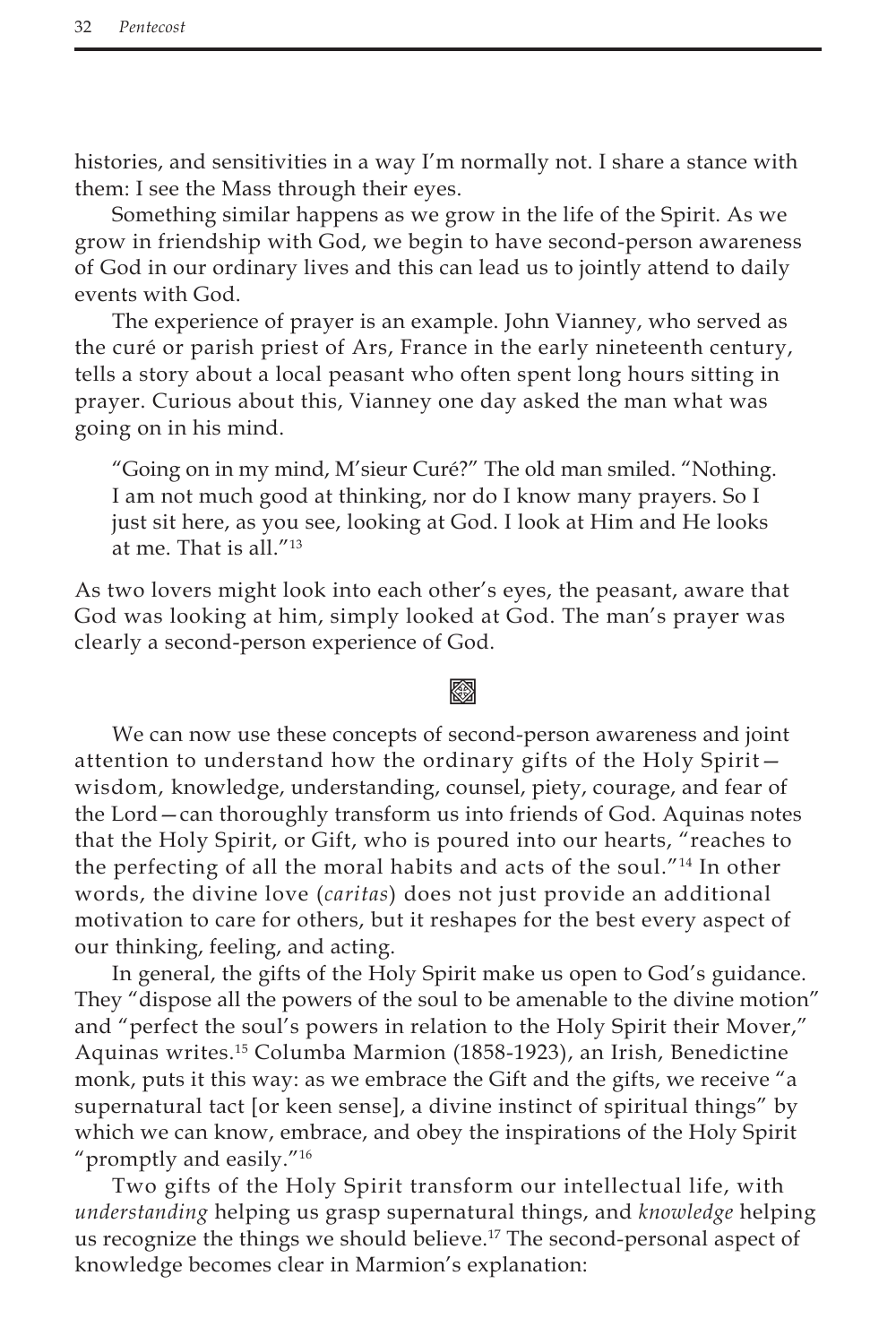The gift of knowledge makes us see created things in a supernatural way only as a child of God can see them. … The child of God sees creation in the light of the Holy Spirit, as the work of God wherein His eternal Perfections are reflected.<sup>18</sup>

By these gifts, then, we share a perspective toward the world with the Holy Spirit.

Although *wisdom* might also seem like a merely intellectual gift, Aquinas connects it more closely to love, because it enables us not only to think about but also "judge aright about [divine things] on account of connaturality with them."19 By "connaturality" he means a sympathy that is grounded in a similar nature. An example will show it is a familiar concept. As a husband and wife grow together through their marital love, they come to share attitudes and emotions. Thus, the husband will have a spontaneous, sympathetic understanding of his wife's emotional state after a disappointment at work. Through his love for her, he connaturally recognizes that something is wrong. By wisdom, we connaturally recognize, and moreover, delight in, the things of God. As Marmion says, wisdom "is an intimate, deep knowledge that relishes the things of God."<sup>20</sup>

The gifts of *counsel* and *courage* are helpfully paired. "By the gift of counsel, the Holy Spirit responds to this prayer of the soul: 'Lord, what wilt Thou have me to do!'" writes Marmion.<sup>21</sup> It is through this gift that we share

a stance with God about what we should do. Yet, actually doing what we should do is often difficult, and may be beyond what we are capable of achieving in our fallen state. The gift of courage sustains us in such difficult situations. Aquinas explains: "A certain confidence of [everlasting life] is infused into the mind by the Holy Spirit who expels any fear of the contrary. It is in this sense that courage is

The gifts of the Holy Spirit make us open to God's guidance. As we embrace the Gift and the gifts, we receive "a supernatural [keen sense], a divine instinct of spiritual things" by which we know, embrace, and obey the inspirations of Spirit "promptly and easily."

reckoned a gift of the Holy Spirit."<sup>22</sup> Andrew Pinsent, who has argued persuasively for the gifts being second-person traits, explains how the gift of courage also involves joint attention: "Being moved by the gift of courage can therefore be interpreted as a sharing in God's confidence that a good outcome is possible, in the face of every particular danger on the way to eternal life."23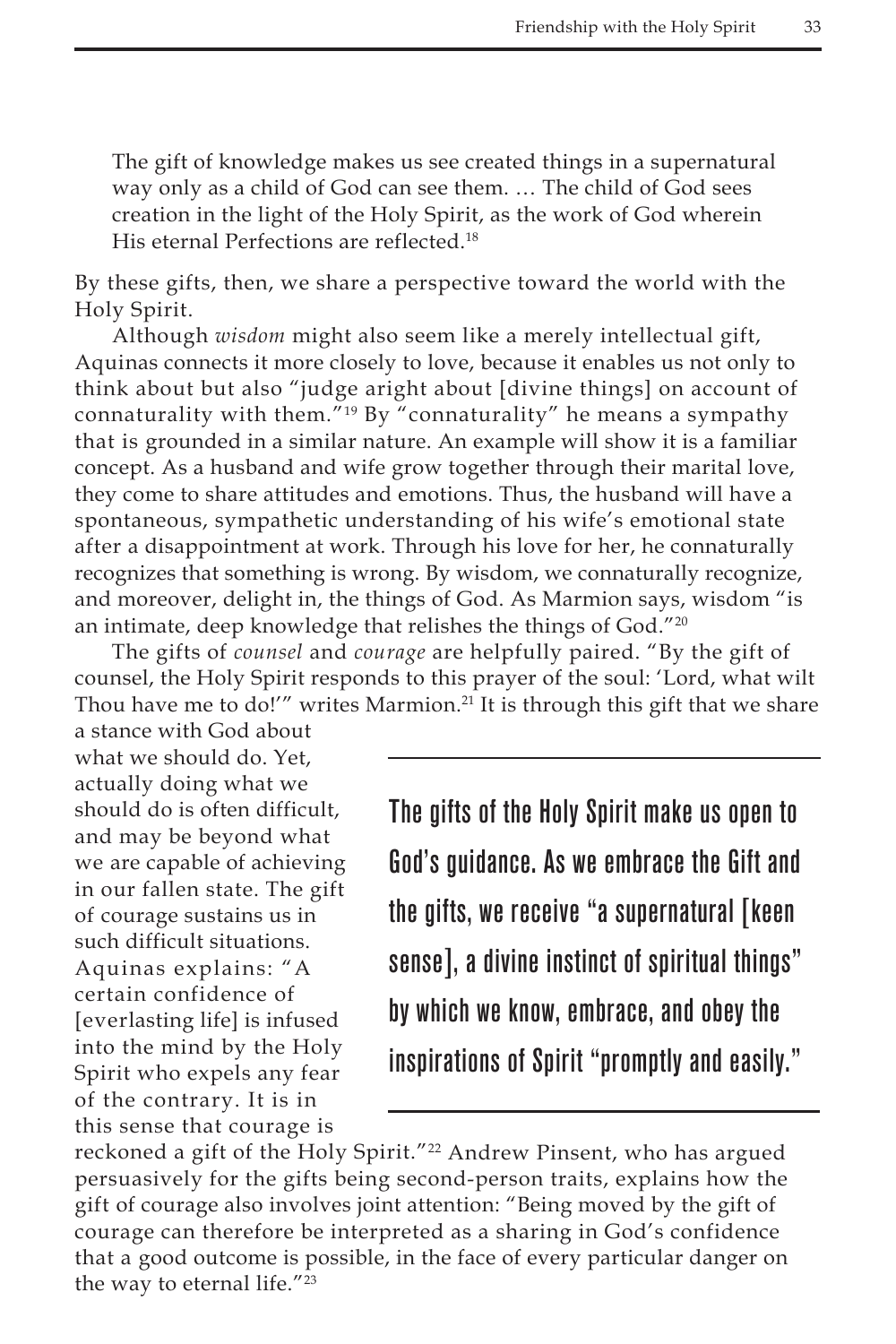The gifts of *piety* and *fear of the Lord*, according to Marmot, are complimentary: "Far from excluding each other, these dispositions can be perfectly allied; but it is the Holy Spirit Who will teach us in what measure they are to be harmonized."24 Let's look first at the fear of the Lord, for it is often misunderstood today. Recall that according to Isaiah this gift, like the others, is best exemplified in the Messiah; so, it cannot refer to groveling, servile fear of divine punishment. The Apostle Paul teaches that when we are redeemed, we become children of God: "God has sent the Spirit of his Son into our hearts, crying, 'Abba! Father!' So you are no longer a slave but a child, and if a child then also an heir, through God" (Galatians 4:6-7). One implication of our new status, Aquinas suggests, is that we come to fear God in a very different way—not as a slave fears to be punished by a vengeful master, but as a child fears to abuse the trust and respect of a loving parent. The gift of fear, therefore, is filial fear, which is tied to our love of God: "Filial fear must needs increase when love increases," Aquinas explains. "For the more one loves a person, the more one fears to offend him and to be separated from him."<sup>25</sup> Filial fear is closely tied to piety because the gift of piety inclines our affection towards God the Father. Through our love of our Father, we also have affection for others because God is their Father. The "gift of piety implants in us, as in Jesus, the tendency to refer everything to our Father."<sup>26</sup> We thus attend to our lives with the Holy Spirit, and this includes our being alert to the danger, in errant thoughts and deeds, of hurting our friendship with God.

Through the gifts of the Holy Spirit, then, God shares the divine life with us. Each one "can be interpreted as *participating in God's stance* toward various matters."27

## **⊗**

More than any human relationship of deepest affection and trust, friendship with the Holy Spirit requires our proper attention. "The action of the Spirit in the soul is delicate because it is an action of completeness, of perfection," Marmion observes; "His touches are of infinite delicacy."28 We must especially avoid deliberate and calculated resistance to the inspirations of the Holy Spirit, because such resistance is incompatible with love and therefore with Love.

Marmion also urges us to invoke the Holy Spirit: "Like the Father and the Son, the Holy Spirit is God; He too desires our holiness."29 An old Latin hymn, *Veni Sancte Spiritus*, traditionally sung at Pentecost services, is the sort of entreaty Marmion commends:

Come, Holy Ghost, send down those beams, which sweetly flow in silent streams from thy bright throne above.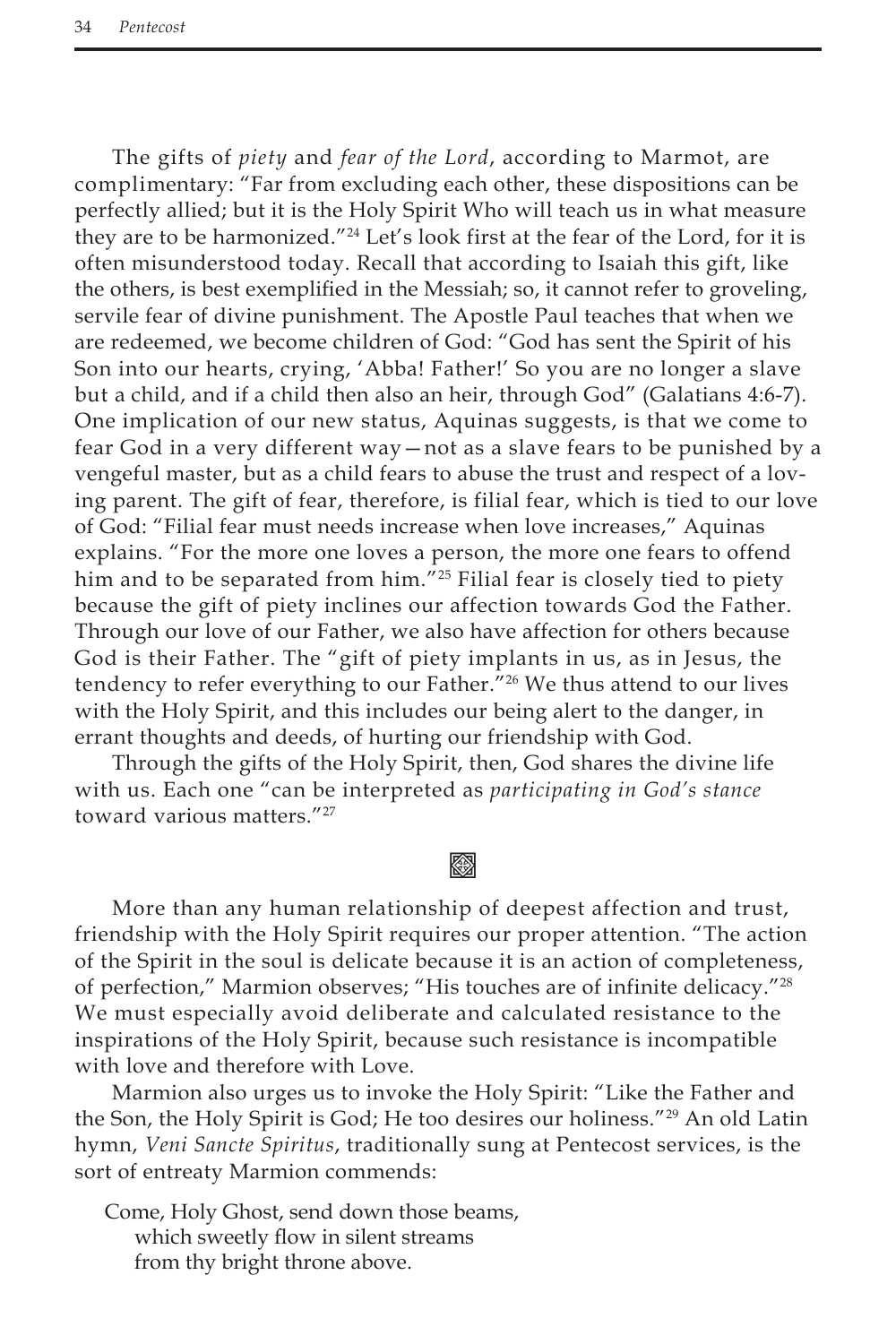O come, thou Father of the poor; O come, thou source of all our store, come, fill our hearts with love. …

Grant to thy faithful, dearest Lord, whose only hope is thy sure word, the sevenfold gifts of grace.

Grant us in life thy grace that we, in peace may die and ever be, in joy before thy face.

Amen. Alleluia.

The marvel of God making us friends is given practical contours through the seven gifts of the Holy Spirit, which are interpersonal dispositions that allow us to relate to God. By having joint attention with God, we can then have second-person awareness of the Holy Spirit. Recognizing this is one way of engaging in what Brother Lawrence calls "practicing the presence of God." By living through the gifts, we live in personal contact with the Holy Spirit. Once we realize we are sharing a stance with the Holy Spirit, we realize we are in personal relationship with the Gift. In short, we look at the Holy Spirit while the Holy Spirit looks at us.

#### NOTES

1 The last is J. B. Phillips's dynamic translation of *paraklēton* in *The New Testament in Modern English* (New York: Touchstone, 1996 [1958]).

2 Thomas Aquinas, *Summa Theologiæ*, I, Q 38, a 1. My translations of the *Summa Theologiæ*  (hereafter, *ST*) are drawn, with minor changes, from the English Dominican Brothers translation. For instance, I change their translation of "*sancta spiritus*" from "Holy Ghost" to "Holy Spirit."

3 Aristotle, *Nicomachean Ethics*, VIII, 7 (1159a4-7), translated by Roger Crisp (New York: Cambridge University Press, 2000), 152.

4 Aquinas, *Summa Theologiæ*, II-II, Q 23, a 1.

5 Thomas Aquinas, "Sermon 11: *Emitte spiritum*," in *The Academic Sermons*, The Fathers of the Church: Mediaeval Continuation, translated by Mark-Robin Hoogland, C.P. (Washington, DC: The Catholic University of America Press, 2010), 149-150.

6 Thomas Aquinas, *Commentary on the Letter of Saint Paul to the Romans* (Lander, WY: The Aquinas Institute for the Study of Sacred Doctrine, 2012), 5:2:392.

7 My reading of Aquinas in this and the next section is deeply indebted to Eleonore Stump, *Wandering in Darkness: Narrative and the Problem of Evil* (New York: Oxford University Press, 2010), and Andrew Pinsent, *The Second-Person Perspective in Aquinas's Ethics: Virtues and Gifts* (New York: Routledge, 2012).

8 Although the psychological literature identifies technical differences among second person "experience," "awareness," and "knowledge," I will be using these terms fluidly to refer to the same range of phenomena.

9 Stump, *Wandering in Darkness*, 75.

10 Ibid., 65-73. On the use of second-person experience and joint attention to understand autism spectrum disorder, see Pinsent, *The Second-Person Perspective*, 41 ff., and Stump, *Wandering in Darkness*, 64 ff. and 112 ff.